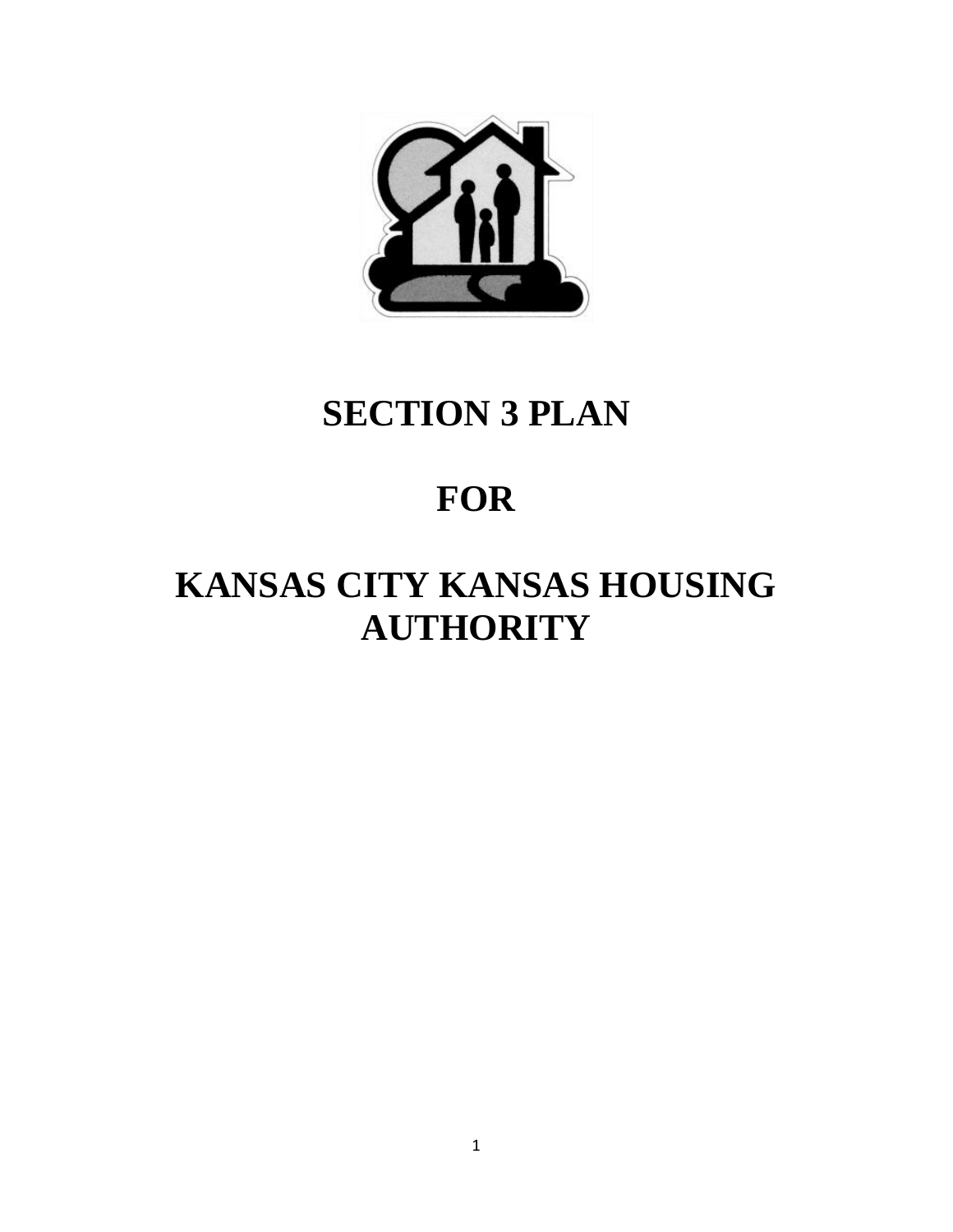## **TABLE OF CONTENTS**

| Assisting Contractors to Achieve Section 3 Goal Hiring and Contracting Goals 4 |  |
|--------------------------------------------------------------------------------|--|
|                                                                                |  |
|                                                                                |  |
|                                                                                |  |
|                                                                                |  |
|                                                                                |  |
|                                                                                |  |
|                                                                                |  |
|                                                                                |  |
|                                                                                |  |
|                                                                                |  |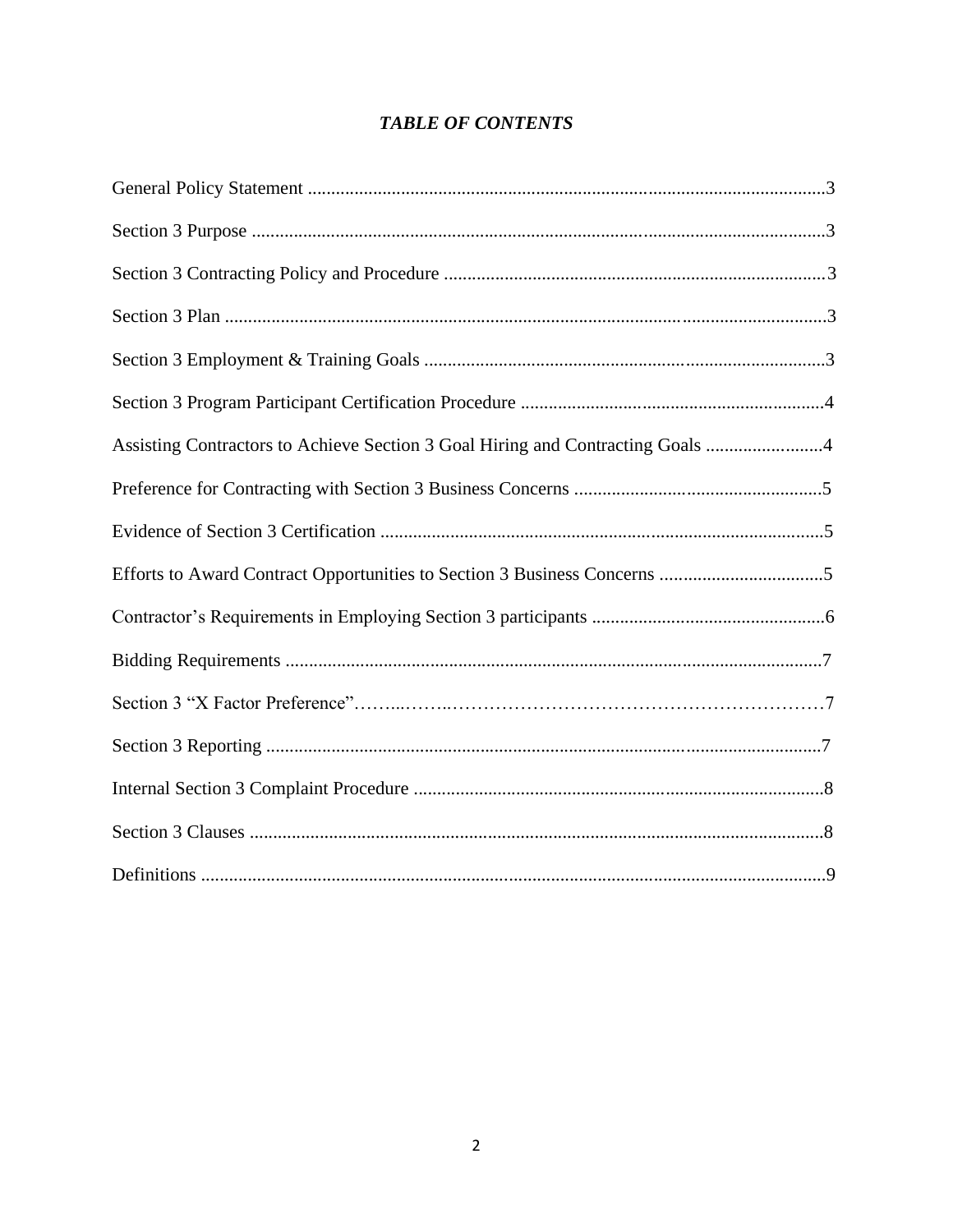## **General Policy Statement**

It is the policy of the Kansas City Kansas Housing Authority (KCKHA) to provide equal employment opportunity to all employees and applicants for employment without regard to race, color, religion, sex, national origin, disability, veteran's or marital status, or economic status. The KCKHA implements this policy through the awarding of contracts to contractors, vendors, and suppliers, to create employment and business opportunities for residents of the KCKHA and other qualified low- and very low-income persons residing in low-moderate income areas.

## **Section 3 Purpose**

Section 3 of the Housing and Urban Development Act of 1968, as amended (12 U.S.C. 1701 u) requires the KCKHA to ensure that employment and other economic and business opportunities generated by the Department of Housing and Urban Development (HUD) financial assistance, to the greatest extent feasible, are directed to public housing residents and other low-income persons, particularly recipients of government housing assistance, and business concerns that provide economic opportunities to low- and very-low income persons.

### **Section 3 Contracting Policy and Procedure**

The KCKHA will incorporate Section 3 in all procurements generated for use with HUD funding and follow goal requirements set forth in 24 CFR Part 135 for awarding contracts to Section 3 Business Concerns.

#### **Section 3 Plan**

It is the policy of the KCKHA to provide equal employment opportunity to all employees and applicants for employment without regard to race, color, religion, sex, national origin, disability, veteran's or marital status, or economic status. The KCKHA implements this policy through the awarding of contracts to contractors, vendors, and suppliers, to create employment and business opportunities for residents of the KCKHA and other qualified low- and very low-income persons residing in low-moderate income areas.

The KCKHA has developed this Section 3 Action Plan to identify the applicability of provisions of 24 CFR Part 135 objectives, and actions that will be implemented to ensure compliance with the requirements of Section 3. The plan will cover all federally funded projects undertaken by the KCKHA, to provide to the greatest extent feasible, employment opportunities directed to public housing residents and other low-income persons, particularly recipients of government housing assistance, and business concerns that provide economic opportunities to low- and very-low income persons.

#### **Section 3 Employment & Training Goals**

The employment and training goal is thirty percent (30%) of the aggregate number of new hires in any fiscal year. It is the responsibility of contractors, vendors and suppliers to implement progressive efforts to attain Section 3 compliance.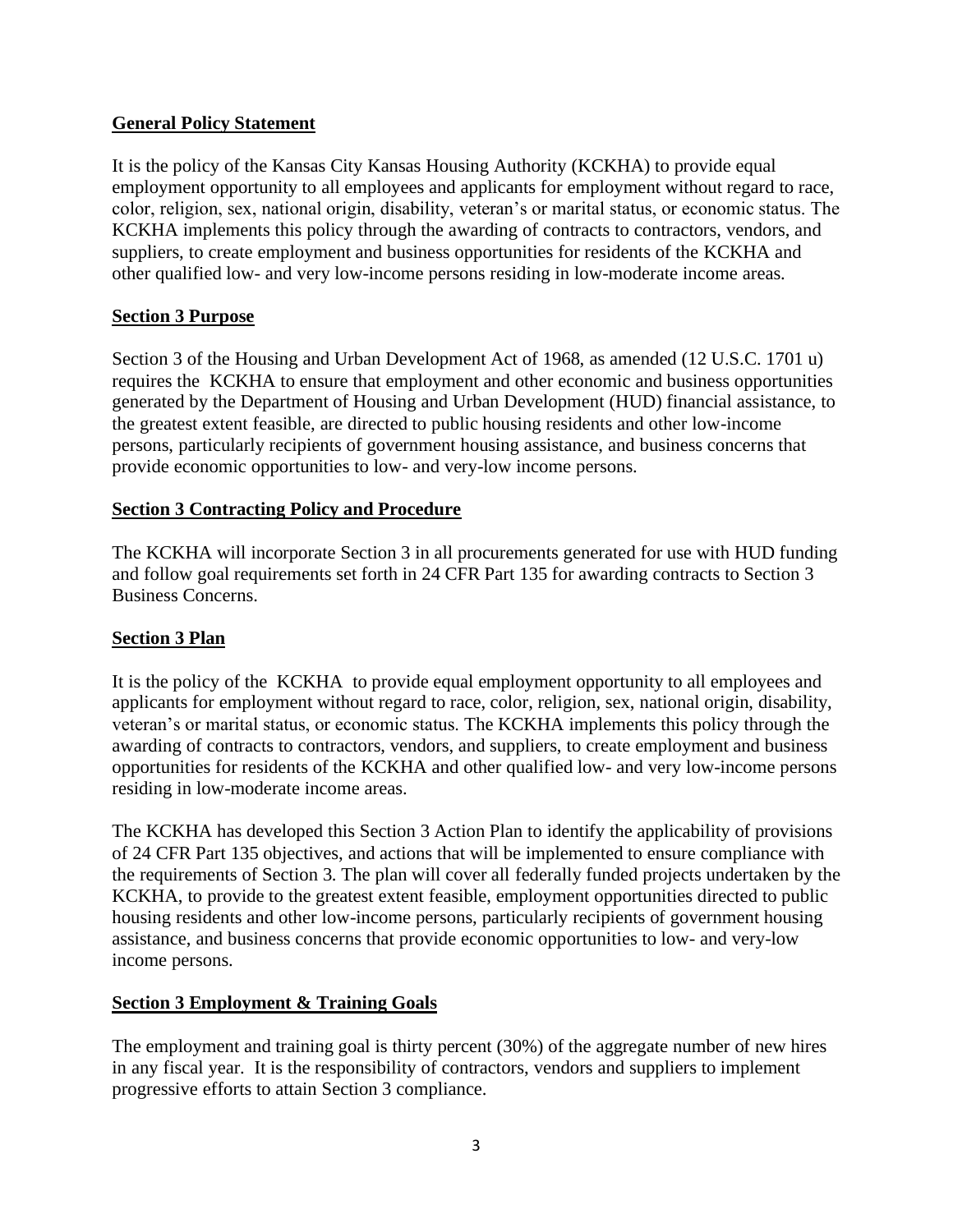## **Section 3 Program Participant Procedure**

It is expected that an appropriate number of residents with particular qualifications or a willingness to begin unskilled labor will be able to participate in the KCKHA contracted labor efforts.

The KCKHA will generate: a listing of Section 3 program participants who reside in the KCKHA Developments who are seeking preference in training and employment; and maintain a current list of certified Section 3 business concerns.

KCKHA will advertise the Invitation to Bids for all contract opportunities in local and minority newspapers and post all contract opportunities on the KCKHA website. KCKHA will also notify all certified Section 3 business concerns on our current list, either by mail or email, of any upcoming Invitation to Bid opportunities for all federally funded projects.

It is not intended for contractors and subcontractors to terminate existing employees, but to make every effort feasible to employ Section 3 program participants before any other person, when hiring additional or new hire employees needed to complete proposed work to be performed.

## **Assisting Contractors to Achieve Section 3 Goal Hiring and Contracting Goals**

The KCKHA assist contractors in achieving Section 3 hiring and contracting goals by:

At the pre-bids on projects, KCKHA will provide:

- potential contractors interested in bidding KCKHA projects with a list of interested KCKHA Section 3 residents seeking employment with a brief listing of their experience.
- potential contractors interested in bidding KCKHA projects with a list of certified Section 3 business concerns of various disciplines to consider for subcontracting opportunities.

KCKHA, after award of contract, will notify residents of the development where the work is to be performed of the award of contract and will give residents interested in employment an opportunity to submit their names and experience to the KCKHA to be included on a list to be submitted to the successful contractor in the event any job openings occur during the term of the contract.

As a more extensive list of both residents and certified Section 3 businesses is compiled, it is the intent of the KCKHA, in the future, to require that a certain number of residents be hired and to require subcontracting with certified Section 3 businesses.

Contractors will be required to submit: a work force breakdown form at the beginning and at the end of the contract as a means to verify if any new hires or additional workers were added, and a list of all subcontractors to be used. If new hires or additional workers were added, or if a new subcontractor is needed during the duration of project, the contractor will need to document his efforts to fill the new hires with Section 3 residents, or a Section 3 business concern. Documentation should include: dates and verification of posting of job at the development and all other areas of posting; copy of notice sent to residents informing of the posting; outreach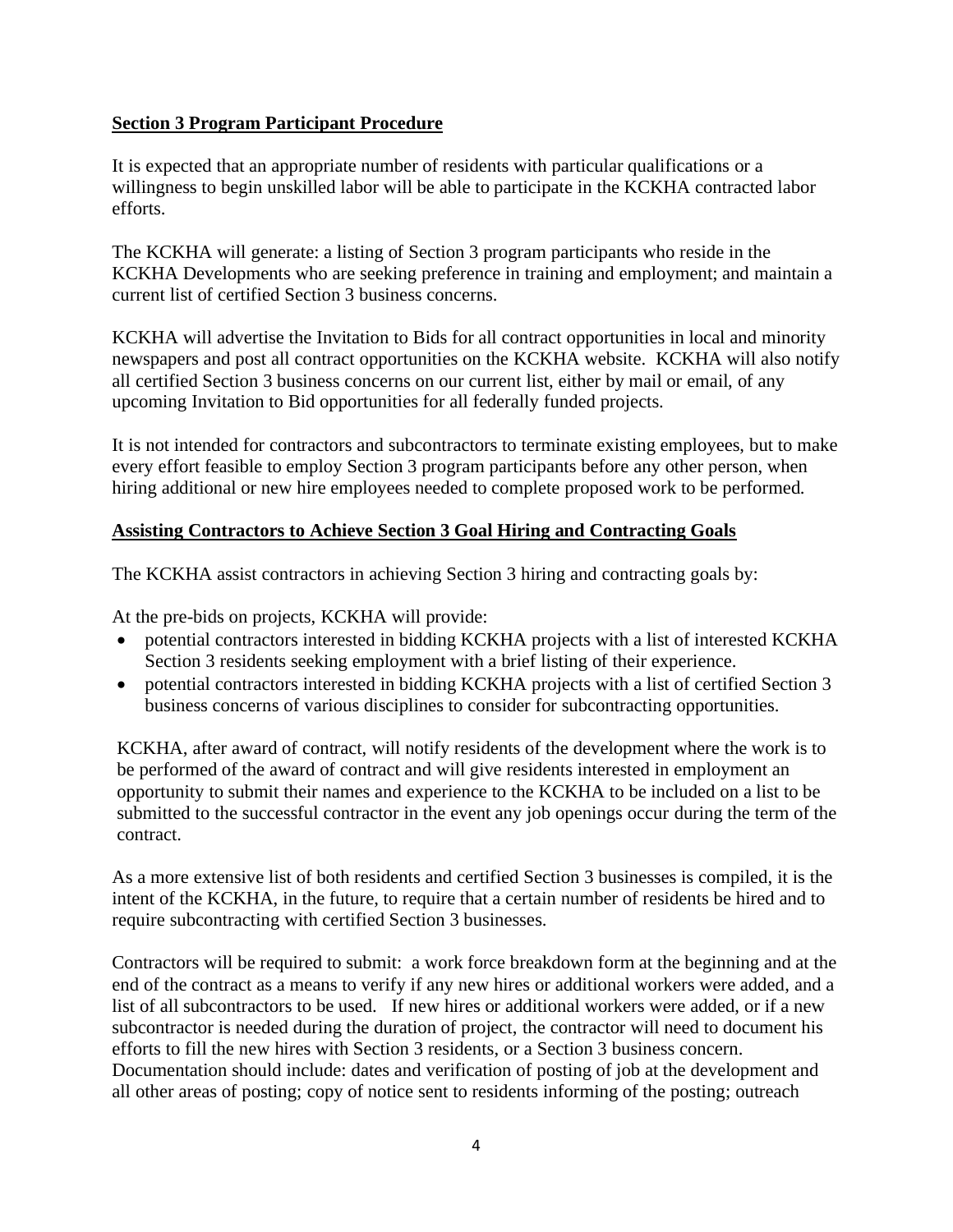efforts completed to Section 3 businesses, list of names of applicants, if any, for the proposed job; names of persons or businesses interviewed; if job was not filled with a Section 3 resident or business, reasons for not choosing the resident or business.

### **Preference for Contracting with Section 3 Business Concerns**

The KCKHA has adopted a goal of at least three percent (3%) of the total dollar amount of Section 3 covered contracts to be awarded to Section 3 Business Concerns. (Reference 24 CFR 135.30 — Numerical goal for meeting the greatest extent feasible requirement).

The KCKHA, in compliance with Section 3 regulations, will require contractors to direct their efforts towards contracts to Section 3 business concerns in the following order of priority:

• **Category 1:** Business concern that is a certified Section 3 business and it is 51% or more owned by a resident of the KCKHA.

• **Category 2:** Business concern that is a certified Section 3 business and it is 51% or more owned by a low-income resident of the metropolitan area where the work is being performed.

• **Category 3**: Business concern whose permanent workforce includes not less that 30% of Section 3 residents.

• **Category 4:** Business concern that employs 25% or more of the contract amount to subcontractors that are certified Section 3 businesses.

• **Category 5:** HUD Youthbuild programs being carried out in the KCKHA in which Section 3 covered assistance is expended.

Contractors are expected to extend to the greatest extent feasible, efforts to achieve the numerical goals established by the KCKHA.

#### **Evidence of Section 3 Certification**

Any business seeking Section 3 preference in the awarding of contracts or purchase agreements with the KCKHA must be able to provide a copy of a Section 3 certification letter as evidence of eligibility for preference under the Section 3 Program. The certification and/or letter must be received from a source, local or nationally, authorized to provide Section 3 certifications. The certification and/or letter must be submitted along with bid packages.

#### **Efforts to Award Contract Opportunities to Section 3 Business Concerns**

The KCKHA may use any or all of the following methods to notify and contract with Section 3 business concerns when contracting opportunities exist.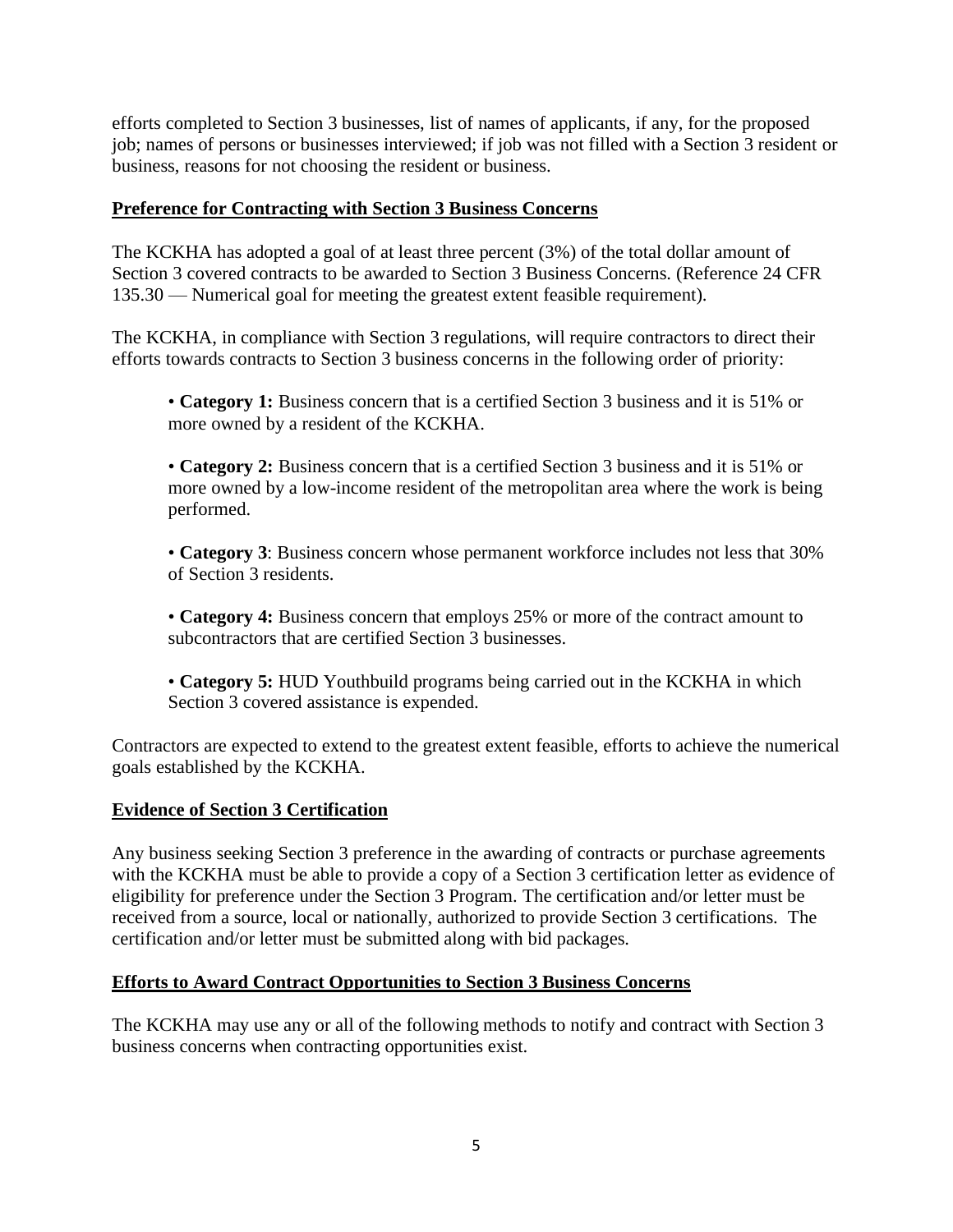- ➢ Advertise contracting opportunities via newspaper, mailings, posting notices that provide general information about the work to be contracted and where to obtain additional information.
- ➢ Provide written notice of contracting opportunities to all known Section 3 business concerns. The written notice will be provided in sufficient time to enable business concerns the opportunity to respond to the bid invitation.
- ➢ Coordinate pre-bid meetings at which the Section 3 business concerns would be informed of upcoming contracting opportunities in advance.
- ➢ Conduct workshops on the KCKHA contracting procedures to include bonding, insurance, and other pertinent requirements, in a timely manner in an effort to allow Section 3 business concerns the opportunity to take advantage of any upcoming contracting opportunities.
- ➢ Establish relationships with the Small Business Administration (SBA), Minority and Women's Business Enterprise M/WBE association, Community Development Corporations, and other sources as necessary to assist KCKHA with educating and mentoring residents with a desire to start their own businesses.
- ➢ Seek out referral sources in order to ensure job readiness for public housing residents through on-the-job-training (OJT) and mentoring to obtain necessary skills that will transfer into the external labor market.
- ➢ Develop resources or seek out training to assist residents interested in starting their own businesses to learn to prepare contracts, prepare taxes, and obtain licenses, bonding, and insurance.

## **Contractor's Requirements in Employing Section 3 participants:**

Under the KCKHA Section 3 Program, contractors are required to:

Provide employment opportunities to Section 3 residents/participants in the priority order listed below:

#### **a) Category 1 – Section 3 Resident**

KCKHA residents of the housing development or developments for which the federal funds shall be expended.

#### **b) Category 2 – Section 3 Resident**

KCKHA residents residing in the vicinity of the project.

#### **c) Category 3 – Section 3 Resident**

Participants in HUD Youth build program being carried out in the project boundary area.

#### **d) Category 4 – Section 3 Resident**

Section 8 residents as well as all other residents residing in KCKHA developments.

#### **e) Category 5 – Section 3 Resident**

Low income residents of the metropolitan area.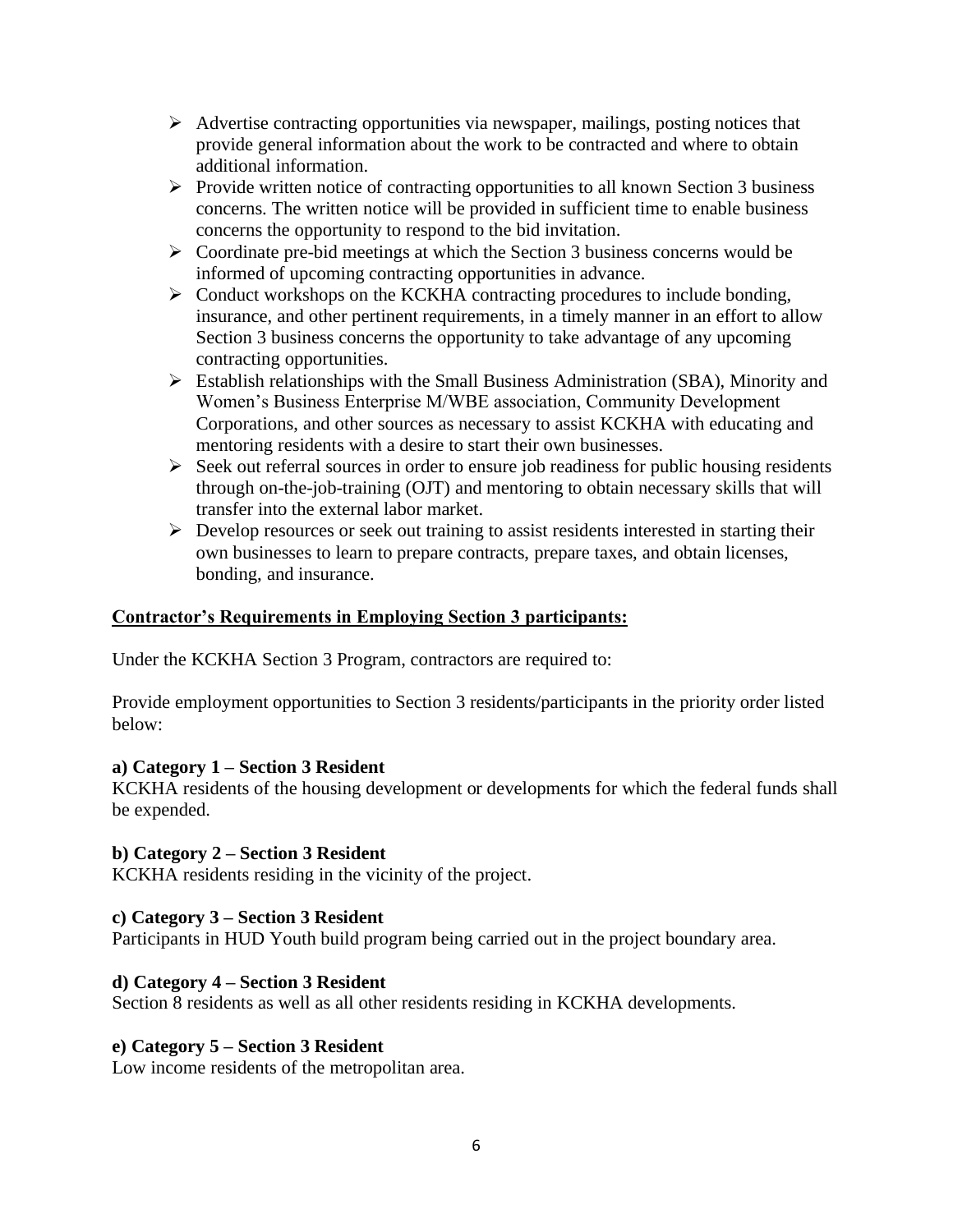#### **Bidding Requirements**

When a bidding procedure is used, the invitation or solicitation for bids shall advise prospective contractors of the requirements of the Section 3 regulations.

## **SECTION 3 "X-FACTOR PREFERENCE**

The Kansas City Kansas Housing Authority has adopted a preference for Section 3 certified business in its sealed bidding of construction contracts. To be eligible for the preference business concerns must meet the following requirements.

## ELIGIBILITY REQUIREMENTS FOR SECTION 3 "X-FACTOR PREFERENCE

To receive preference under Section 3, all business concerns must present Section 3 certification or documentation verifying such status in their sealed bid packet. KCKHA will honor documented certification provided by any metropolitan area municipality or contracting association.

The Section 3 Business Concerns bid, includes all required information and document submissions required to determine it a responsible and responsive bid.

The X-Factor applies to procurement by sealed bids. Award can be made to certified Section 3 business concerns, IF their bid is:

- A. Within the project budget AND
- B. Not more than "X" percent higher than the total bid price of the lowest responsive bid from any responsible bidder.

X-Factor Schedule

When the lowest responsive bid is:  $\leq$ \$100K 10% of that bid  $> $100K$ , but  $< $200K 9%$  of that bid  $>\$200K$ , but  $<\$300K$  8% of that bid  $>\$300K$ , but  $<\$400K$  7% of that bid >\$400K, but <\$500K 6% of that bid  $>$ \$500K, but  $<$ \$1M 5% of that bid  $> $1M$ , but <\$2M 4% of that bid  $> $2M$ , but  $< $4M 3\%$  of that bid  $>\$4M$ , but <\$7M 2% of that bid  $> $7M$ , or more 1  $\frac{1}{2}\%$  of the lowest bid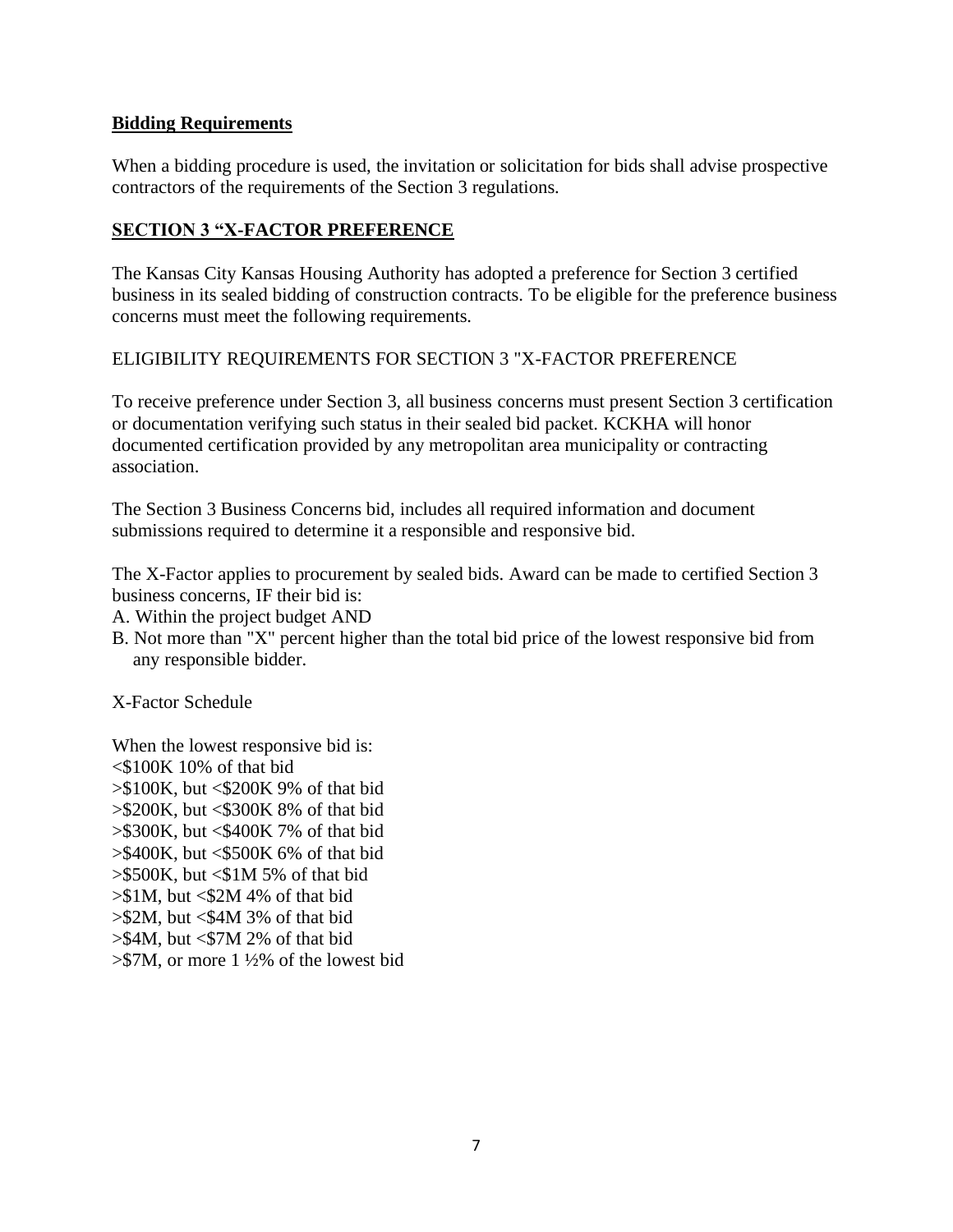### **Section 3 Reporting**

### **Annual Reporting**

The KCKHA will report to HUD annual accomplishments regarding employment and other economic opportunities provided to low and very low income persons under Section 3. Form HUD-60002 is currently being utilized for reporting accomplishments. This form may be changed and updated from time to time as required by HUD and 24 CFR 135.

#### **Internal Section 3 Complaint Procedure**

In an effort to resolve complaints generated due to non-compliance, the KCKHA encourages submittal and resolution of such complaints per the "Appeals and Remedies Section" of the KCKHA Procurement Policy.

### **SECTION 3 CLAUSES**

The Section 3 Contract Clause specifies the requirements for contractors hired for Section 3 covered projects. The Section 3 Clause must be included in all Section 3 covered projects.

The KCKHA will ensure that the following clauses are included in all Section 3 covered contracts. The contractor will be bound by its provisions:

- A. The work to be performed under this contract is subject to the requirements of Section 3 of the Housing and Urban Development Act of 1968, as amended, 12 U.S. C. 170lu (section 3). The purpose of Section 3 is to ensure that employment and other economic opportunities generated by HUD assistance of HUD-assisted projects covered by Section 3, shall, to the greatest extent feasible, be directed to low- and very low-income persons, particularly persons who are recipients of HUD assistance for housing.
- B. The parties to this contract agree to comply with HUD's regulations in 24 CFR parts 135, which implement Section 3. As evidenced by their execution of this contract, the parties to this contract certify that they are under no contractual or other impediment that would prevent them from complying with the part 135 regulations.
- C. The contractor agrees to send to each labor organization or representative of workers with which the contractor has a collective bargaining agreement or other understanding, if any, a notice advising the labor organization or workers' representative of the contractor's commitments under this Section 3 clause, and will post copies of the notice in conspicuous places at the work site where both employees and applicants for training and employment positions can see the notice. The notice shall describe the Section 3 preference, shall set forth minimum number and job titles subject to hire, availability of apprenticeship and training positions, the qualifications for each; and the name and location of the person(s) taking applications for each of the positions; and the anticipated date the work shall begin.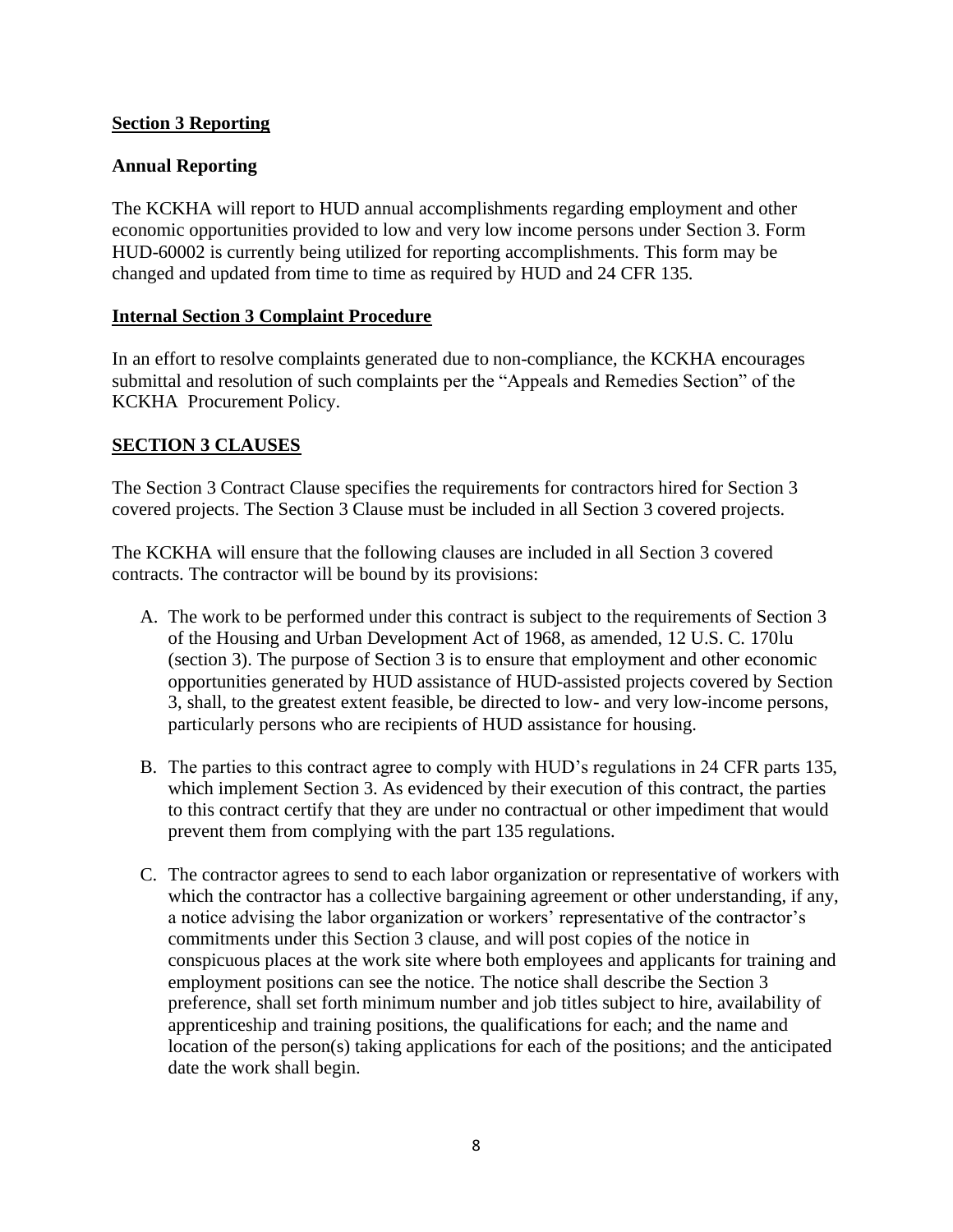- D. The contractor agrees to include this Section 3 clause in every subcontract subject to compliance with regulations in 24 CFR part 135, and agrees to take appropriate action, as provided in an applicable provision of the subcontract or in this Section 3 clause, upon a finding that the subcontractor is in violation of the regulations in 24 CFR part 135. The contractor will not subcontract with any subcontractor where the contractor has notice or knowledge that the subcontractor has been found in violation of the regulations in 24 CFR part 135.
- E. The contractor will certify that any vacant employment positions, including training positions, that are filled (1) after the contractor is selected but before the contract is executed, and (2) with persons other than those to whom the regulations of 24 CFR part 135 require employment opportunities to be directed, were not filled to circumvent the contractor's obligations under CFR part 135.
- F. Noncompliance with HUD's regulations in 24 CFR parts 135 may result in sanctions, termination of this contract for default, and debarment or suspension from future HUD assisted contracts.

### **Definitions**

**Applicant** - Any entity which makes an application for Section 3 covered assistance, and includes, but is not limited to, any State, unit of local government, public housing agency or other public body, public or private nonprofit organization, private agency or institution, mortgagor, developer, limited dividend sponsor, builder, property manager, community housing development organization, resident management corporation, resident council, or cooperative association.

**Assistant** -The Assistant Secretary for Fair Housing and Equal Opportunity.

**Business Concern** -A business entity formed in accordance with State law, and which is licensed under State, county or municipal law to engage in the type of business activity for which it was formed.

**Contractor** - Any entity which contracts to perform work generated the expenditure of Section 3 covered assistance, or for work in connection with a Section 3 covered project.

**Employment Opportunities Generated by Section 3 Covered Assistance** -All employment opportunities generated by the expenditure of Section 3 covered assistance (housing construction, housing rehabilitation. spelled out in 24 CFR Part 135).

**Low-income person** -Families (including single persons) whose incomes do not exceed 80 per centum of the median income for the area, as determined by the Secretary, with adjustments for smaller and larger families, except that the Secretary may establish income ceilings higher or lower than 80 per centum of the median for the area on the basis of the Secretary's findings that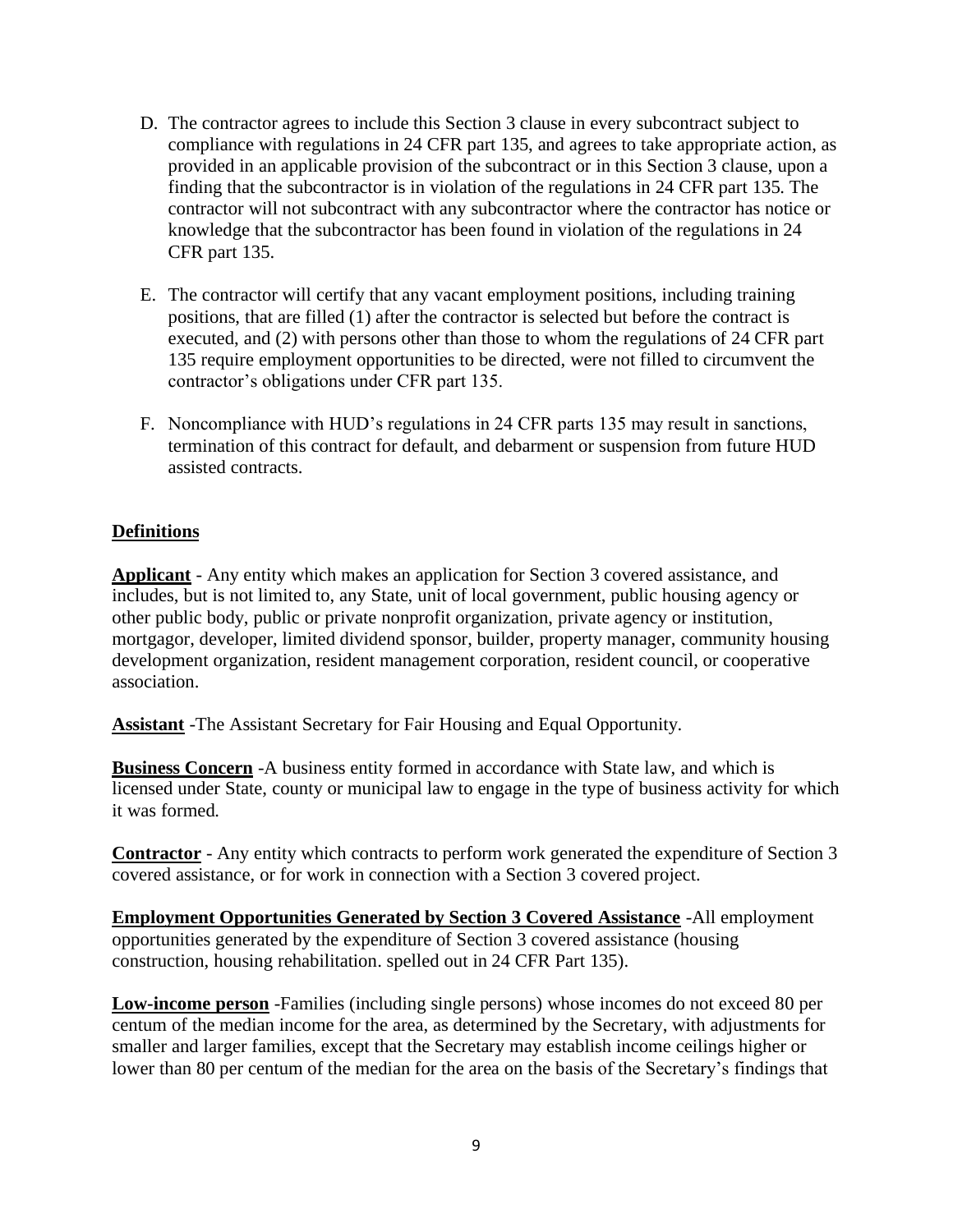such variations are necessary because of prevailing levels of construction costs or unusually high or low-income families.

**Metropolitan Area** - A metropolitan statistical area (MSA).

**New Hires** - Full-time employees for permanent, temporary, or seasonal employment opportunities that become available during the term of a federal funded contract.

**Recipient** - Any entity which receives Section 3 covered assistance, directly from HUD or from another recipient and includes, but is not limited to, any State unit of local government, PHA, or other public body, public or private nonprofit organization, private agency or institution, mortgagor, developer, limited dividend sponsor, builder, property manager, community housing development organization, resident management corporation, resident council, or cooperative association. Recipient also includes any successor, assignee or transferee of any such entity, but does not include any ultimate beneficiary under the HUD program to which Section 3 applies and does not include contractors.

**Section 3**-Section 3 of the Housing and Urban Development Act of 1968, as amended (12 U.S.C. 1701u)

**Section 3 Business Concern** - A business concern,

- 1) that is 51% or more owned by Section 3 residents; or
- 2) that has 30% or more of its permanent, full-time employees are Section 3 residents; or
- 3) that employs 25% or more of the contract amount to subcontractors that are certified Section 3 businesses (as defined above.)

**Section 3 Covered Assistance** -Assistance provided under any HUD program that is expended for work arising in connection with employment, housing rehabilitation, construction, or other public construction project (which includes other buildings or improvements, regardless of ownership).

**Section 3 Covered Contracts** -A contract or subcontract (including a professional service contract) awarded by a recipient or contractor for work generated by the expenditure of Section 3 covered assistance, or for work arising in connection with a Section 3 covered project. Section 3 covered contracts do not include contracts awarded under HUD's procurement program, which are governed by the Federal Acquisition Regulation (FAR), January 13<sup>th</sup>, 2103. Section 3 covered contracts also do not include contracts for the purchase of supplies and materials. However, whenever a contract for materials includes the installation of the materials, the contract constitutes a Section 3 covered contract.

**Section 3 Covered Project** - the construction, reconstruction, conversion or rehabilitation of housing (including reduction and abatement of lead-based paint hazards), other public construction which includes buildings or improvements (regardless of ownership) assisted with housing or community development assistance.